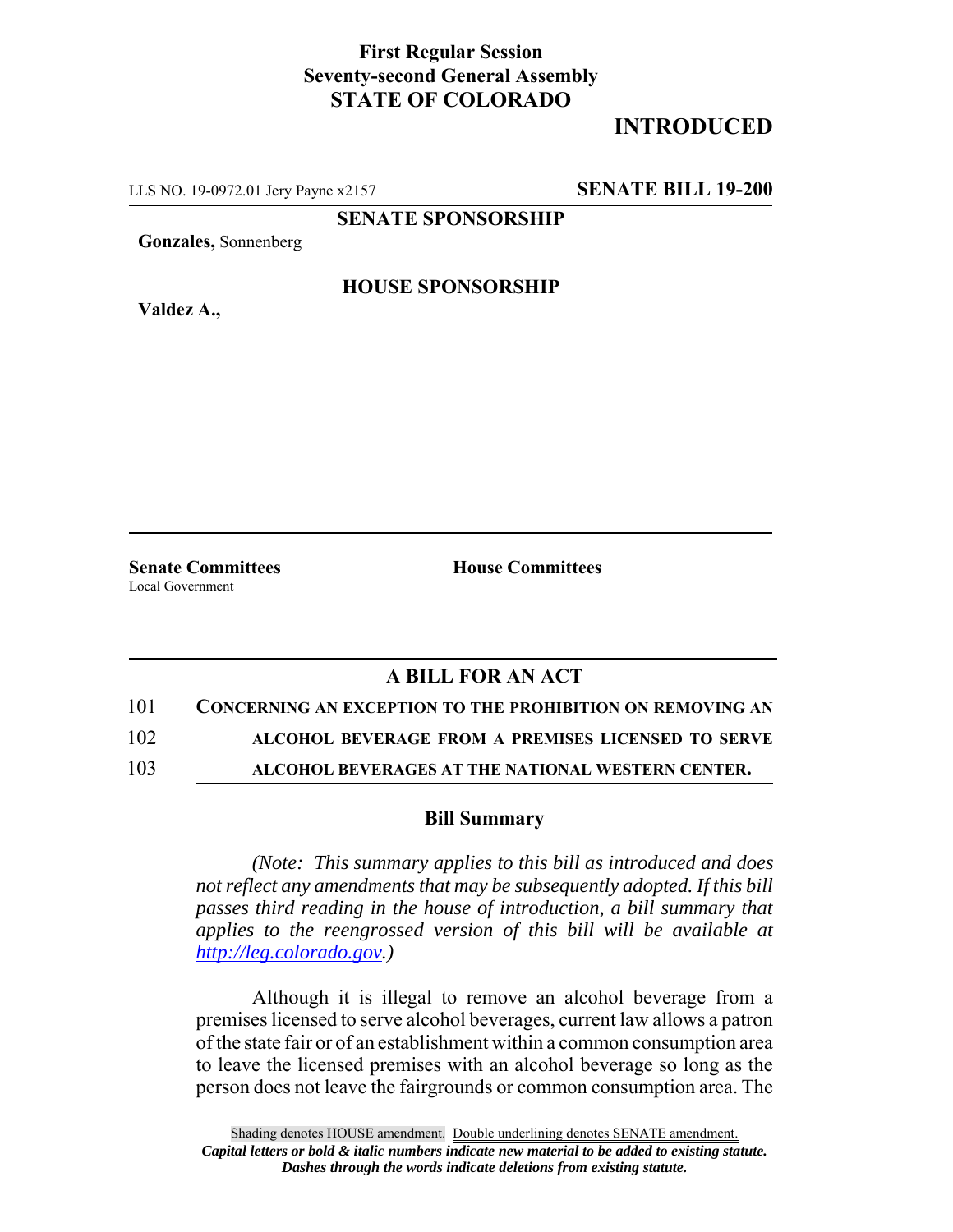bill expands this exception to cover the national western stock show within the national western center when and where approved by the city and county of Denver.

 *Be it enacted by the General Assembly of the State of Colorado:* **SECTION 1.** In Colorado Revised Statutes, 44-3-901, **add**  $3 \quad (1)(i)(VIII)$  as follows: **44-3-901. Unlawful acts - exceptions - definitions.** (1) Except as provided in section 18-13-122, it is unlawful for any person: 6 (i) (VIII) NOTWITHSTANDING SUBSECTION  $(1)(i)(I)$  OF THIS SECTION AND WHEN AND WHERE CONSUMPTION IS SPECIFICALLY AUTHORIZED BY AN ORDINANCE ADOPTED BY THE CITY AND COUNTY OF DENVER, IT IS NOT UNLAWFUL FOR ADULT PATRONS OF THE NATIONAL WESTERN CENTER TO CONSUME MALT, VINOUS, OR SPIRITUOUS LIQUORS IN UNLICENSED AREAS OF THE NATIONAL WESTERN CENTER OR AT A LICENSED PREMISES IN THE NATIONAL WESTERN CENTER WHEN NOT PURCHASED AT THE LICENSED PREMISES. THIS SUBSECTION (1)(i)(VIII) DOES NOT AUTHORIZE A PATRON TO REMOVE AN ALCOHOL BEVERAGE FROM THE NATIONAL WESTERN CENTER. **SECTION 2.** In Colorado Revised Statutes, **amend** 44-3-909 as follows:

 **44-3-909. Colorado state fair - common consumption area - national western center - consumption on premises.** (1) Notwithstanding any other provision of this article 3, a person who purchases an alcohol beverage for consumption from a vendor licensed under this article 3 that is either attached to a common consumption area or licensed for the fairgrounds of the Colorado state fair authority may leave the licensed premises with the alcohol beverage and possess and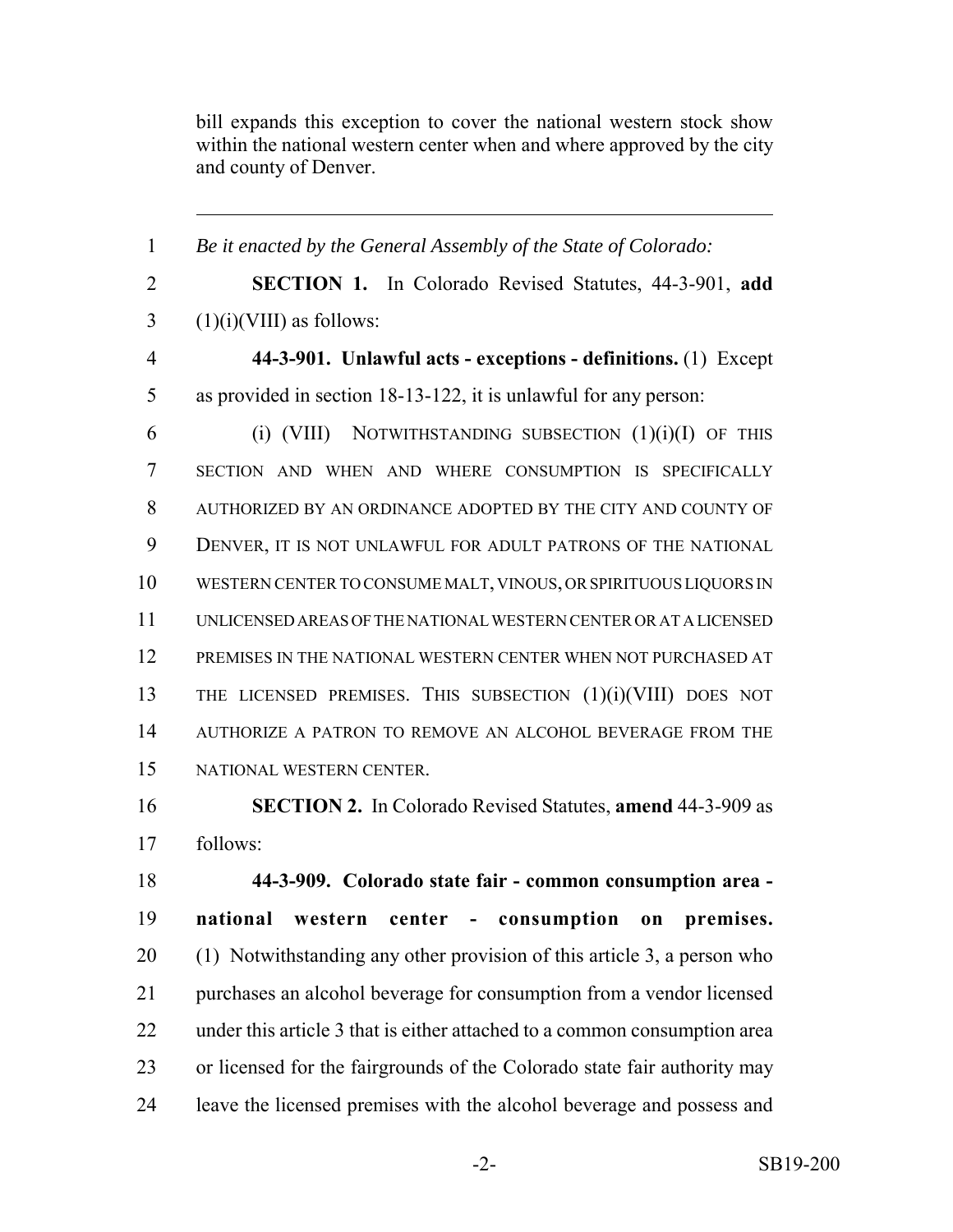consume the alcohol beverage at any place within the common consumption area or fairgrounds if the person does not remove the alcohol beverage from the common consumption area or fairgrounds. 4 This section SUBSECTION (1) does not authorize a person to bring into the common consumption area or fairgrounds an alcohol beverage purchased outside of the common consumption area or fairgrounds.

 (2) WHEN AND WHERE SPECIFICALLY AUTHORIZED BY AN ORDINANCE ADOPTED BY THE CITY AND COUNTY OF DENVER AND NOTWITHSTANDING ANY OTHER PROVISION OF THIS ARTICLE 3, A PERSON WHO PURCHASES AN ALCOHOL BEVERAGE FOR CONSUMPTION FROM A VENDOR LICENSED UNDER THIS ARTICLE 3 FOR THE NATIONAL WESTERN CENTER MAY LEAVE THE LICENSED PREMISES WITH THE ALCOHOL BEVERAGE AND POSSESS AND CONSUME THE ALCOHOL BEVERAGE AT ANY PLACE WITHIN THE NATIONAL WESTERN CENTER IF THE PERSON DOES NOT REMOVE THE ALCOHOL BEVERAGE FROM THE NATIONAL WESTERN CENTER. 16 THIS SUBSECTION (2) DOES NOT AUTHORIZE A PERSON TO BRING INTO THE NATIONAL WESTER CENTER AN ALCOHOL BEVERAGE PURCHASED OUTSIDE 18 THE NATIONAL WESTERN CENTER.

 **SECTION 3. Act subject to petition - effective date - applicability.** (1) This act takes effect at 12:01 a.m. on the day following the expiration of the ninety-day period after final adjournment of the general assembly (August 2, 2019, if adjournment sine die is on May 3, 2019); except that, if a referendum petition is filed pursuant to section 1 (3) of article V of the state constitution against this act or an item, section, or part of this act within such period, then the act, item, section, or part will not take effect unless approved by the people at the general election to be held in November 2020 and, in such case, will take effect on the